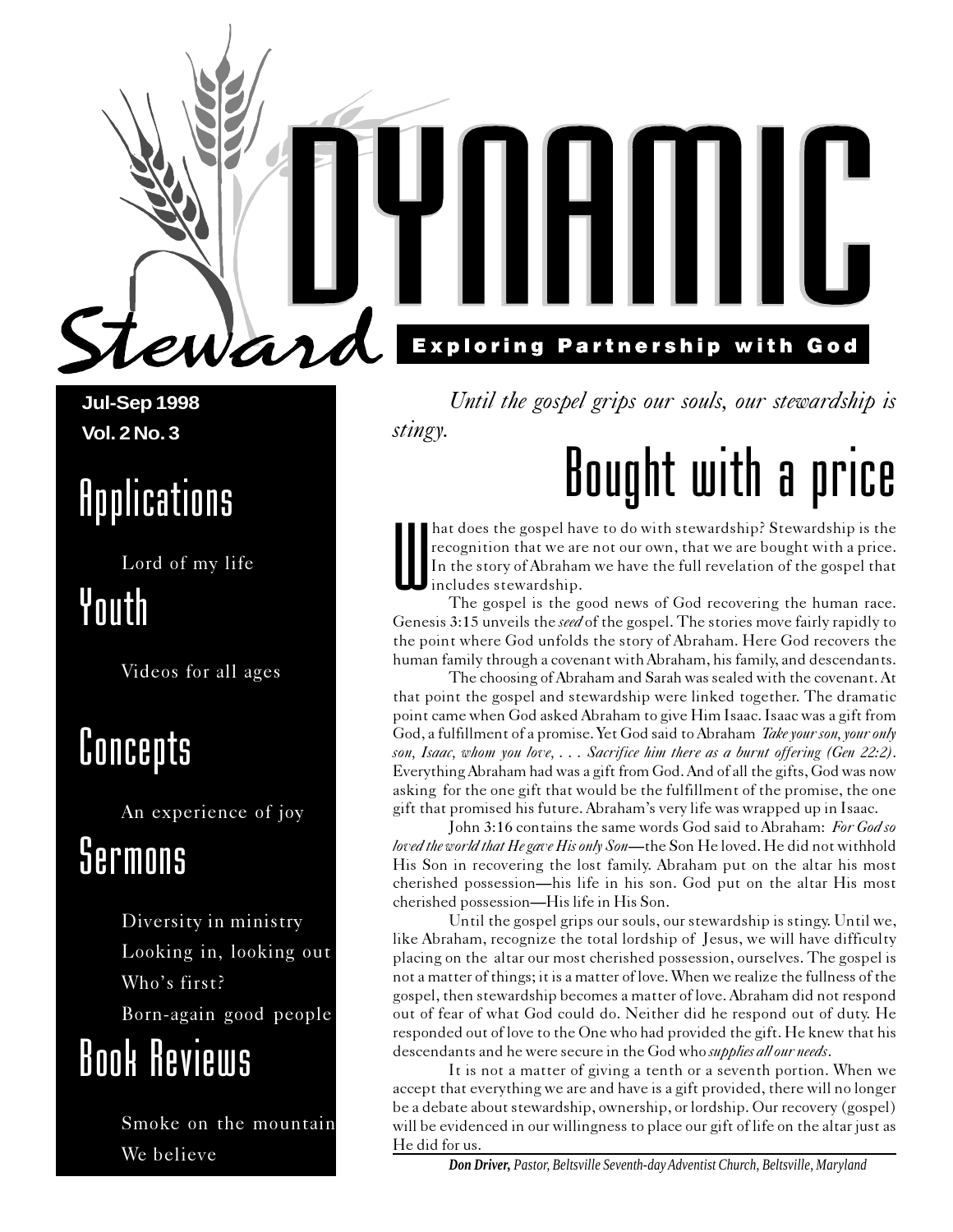## Applications

### **Scriptural Emphasis**

Philippians 2:11

#### **Introduction**

What connotations does the word lord bring to you? How does the dictionary define lord?



A. courtesy and respect B. a position of great authority C. distinction, honor, and hierarchy D. an owner

### **Biblical use of** *lord*

Give an overview of the term *lord* as used in the Bible.

The term *lord* in the sacred scriptures is a title of respect and position, applied generally to God. It is used more than 450 times.

1. In the Old Testament

In Hebrew *Adon* means lord or owner. It is used generally in the form of *Adonai* = Lord. This term also is translated with YHWH, the divine name which appears in the abbreviated form as  $\textit{Yay}$ . When *Adon* and *Adonai* appear together they are normally translated as Lord God or Lord and God (Gen 15:2).

2. In the New Testament

In Greek *Kuriou* means one who owns property—a manager or an owner. This word is used to talk about God and Christ (Jn 20:28; Heb 10:36; Rom 6:23, 8:39; 1 Cor 15:31).

Christ was lord before, Christ is lord now, and Christ will continue being Lord forever.

### **Lord for eternity**

Read Colossians 1:17 and John 1:1-14 to find supporting documentation for Christ being eternal.

1. When we penetrate eternity past, He already was before all things. He existed before the creation of all things.

2. The word *beginning* in John 1: 1,2 was actually prior to or before the word *beginning* in Genesis 1:1. In the beginning was the Word and the Word was with God in the beginning. Christ in other words, was there before the beginning.

3. Christ is eternal. He Himself said, *Before Abraham was*, I am (Jn) 8:58). Christ is the beginning Before the mountains were born or the earth was formed in the world. From ages unto ages you are God (Ps. 90:2).

### **Personal application**

Using Philippians 2:1-18, discuss the following questions.

What is it about Christ that can make my joy complete? What does my attitude have to do with accepting Christ as lord? Why is it important to be known as *children of God above reproach in the midst* of a crooked and perverse generation (verse 15)?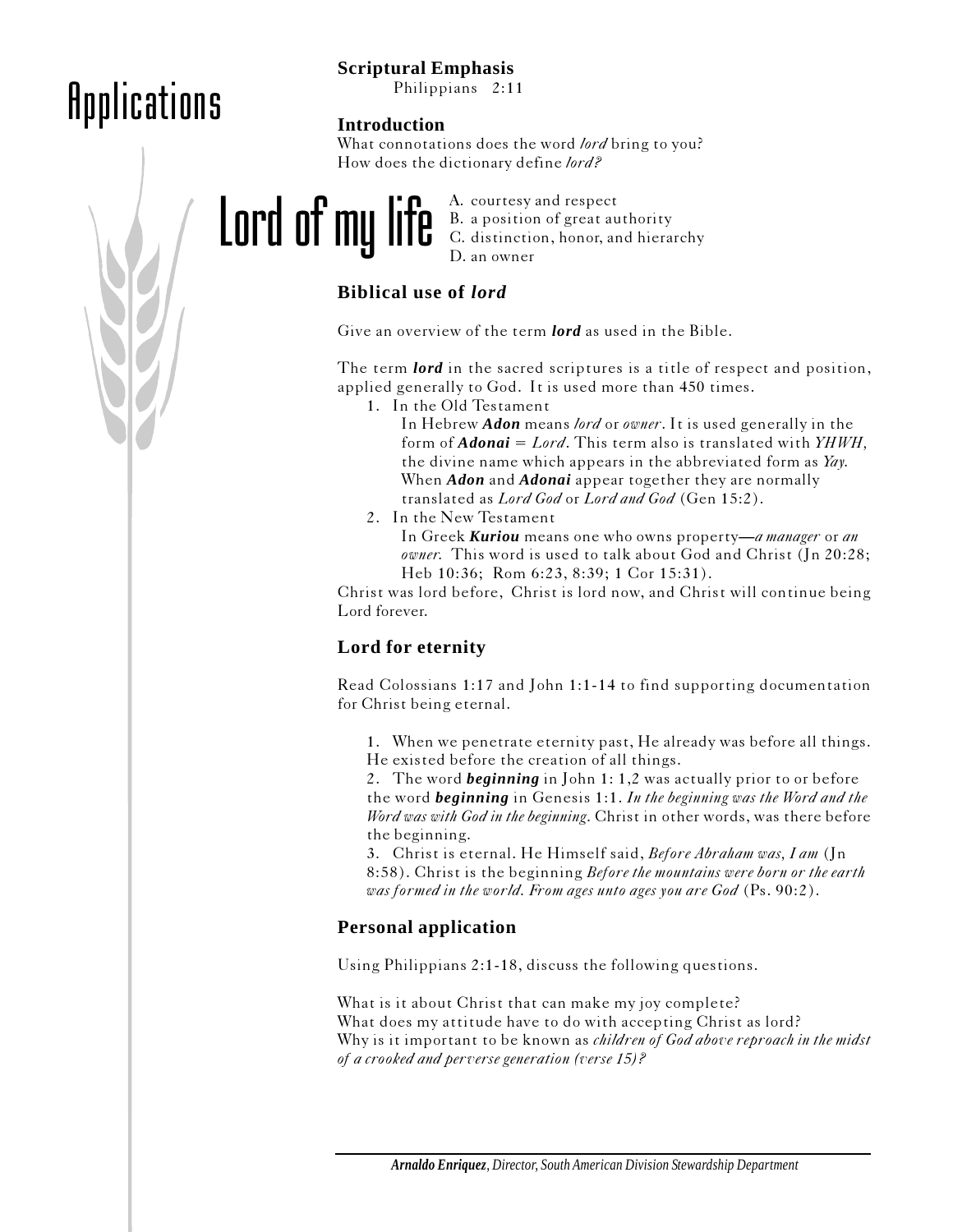The South Pacific Division has produced stewardship<br>
or all ages. Using creative, timely scenarios, these videos<br>
and the South Publical foundations of stewardship. videos for all ages. Using creative, timely scenarios, these videos teach the biblical foundations of stewardship.

#### **For ages 5-10 . . .**

Work It Out is the first of a series of puppet-based tools to teach stewardship concepts to young children. Work It Out focuses on the management of our time and resources. The next in the

series (available end of 1998) focuses on stewardship of our bodies and approach the subject of healthy eating and the danger of junk food. Each video comes with a teacher's guide and the lyrics/music for the theme song.

#### **For ages 11 and up . . .**

The Auditor is about Andrew, a young Australian college student who is skeptical about how his church spends tithes and offerings. He has no idea where all the money really goes. Then one night he has a surprise visitor—a heavenly visitor with impressive computer skills. Andrew, with the help of his hi-tech visitor, does some serious investigating and comes to a few interesting conclusions.

#### **For ages 20 and up . . .**

Where Your Heart Is introduces Bob and Anthony, two young executives. Their life speaks success—beautiful home, clothes, jet skies, pretty wives, lots of money. They sit down for another evening of television. Bob dozes off and . . . life becomes a nightmare. This modern parable brings home the fact that your treasure is where your heart is.

## The Gospel

See what vitality the Gospel has! Plunge her under the wave, and she rises the purer from her washing; thrust her in the fire, and she comes out the more bright for her burning; cut her in sunder; and each piece shall make another church; behead her, and, like the hydra of old, she shall have a hundred heads for every one you cut away. She cannot die, she must live; for she has the power of God within her.-Charles Spurgeon

The Gospel is the greatest story every told, about the greatest offer ever made, by the greatest person who ever lived.—*D J Kennedy* 

A purely social gospel is like a body without a soul—it is a corpse. A purely personal gospel is like a soul without a body—it is a ghost. But put them both together and you have a man.—E Stanley Jones

Because it was the message of God to humanity, the gospel could only reveal itself in the simplest of garments.—Adolf Deissmann

Euangelion (which we call gospel) is a Greek word, and signifies good, merry, glad, and joyful tydings, that makes a man's heart glad, and makes him sing, dance, and leap for joy.—William Tyndale

Contact the South Pacific Division for Work It Out Youth

Contact the General Conference for The Auditor and Where Your Heart Is

# Stewardship videos

South Pacific Stewardship Dept 148 Fox Valley Road Wahroonga, NSW 2076 Australia Tel: 61 2 9847 3333 Fax: 61 2 9489 0943 Email: 104474.144@compuserve.com

General Conference Stewardship Dept 12501 Old Columbia Pk Silver Spring, MD 20904 Tel: 301-680-6157 Fax: 301-680-6155 Email: gcstewardship@compuserve.com



Humble and self-forgetting we must be always, but diffident and apologetic about the gospel, never.—*James*  $S$ **Stewart** 

The gospel is not made to dominate the world. It's the grain of sand that upsets the world's machinery. One can't inhale its fragrance and be content to leave everything the way it is.—Jean Sullivan

The gospel is not so much a demand as it is an offer, an offer of new life to man by the grace of God.—E Stanley Jones

There is nothing attractive about the gospel to the natural man; the only man who finds the gospel attractive is the man who is convicted of sin.—Oswald Chambers

We can learn nothing of the gospel except by feeling its truths. There are some sciences that may be learned by the head, but the science of Christ crucified can only be learned by the heart.—Charles Spurgeon

We say that Jesus preached the gospel, but he did more. He came that there might be a gospel to preach.—Oswald **Chambers**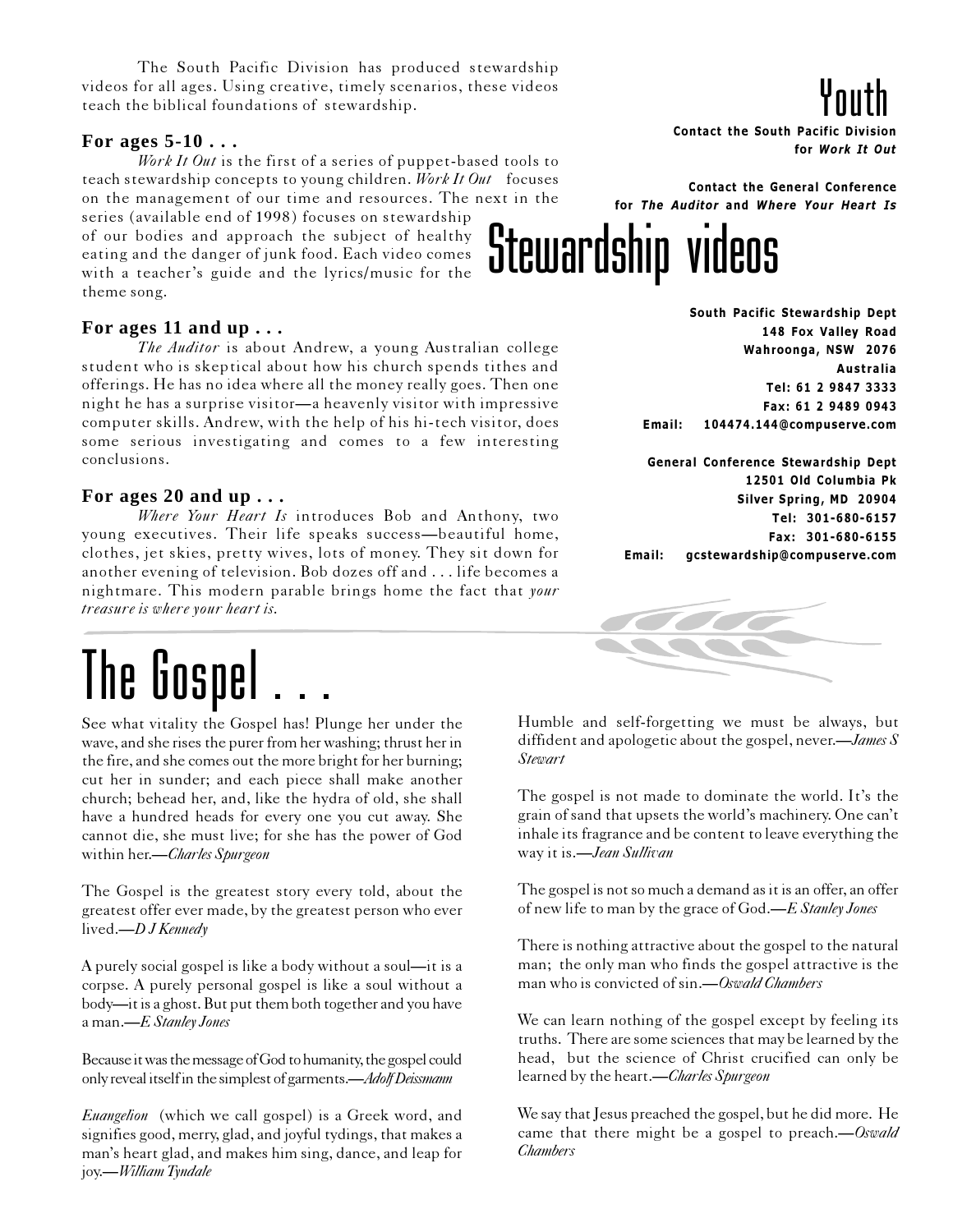*Thate writing out a tithe check. But I will tithe even if it kills me*, the woman insisted.<br>What drove her to this attitude? Why did she continue to give even though she<br>really did not want to? How does this fit with what What drove her to this attitude? Why did she continue to give even though she not accept an offering that is made unwillingly, grudgingly. (Testimonies, vol 5, p 285).

> People have different reasons why they put money in an envelope and call it tithe or offering. Similarly the church uses different ways to motivate people to give. Most often we use traditional, human motivations. For example we use recognition and praise when we fund-raise. Sometimes we use guilt. At other times, we emphasize what giving will do for the donor. All these methods focus on the donors and their needs or desires. All these methods strengthen the power of selfishness.

> The very words tithe and offering describe a worship relationship—an act of adoration based on the salvation relationship. True worship begins with and is based on a relationship with Jesus, intimately knowing Jesus as Savior and Lord. This is why the gospel is the foundation for stewardship. Without the experience of the gospel, stewardship becomes simply a form of spiritual slavery—just another way of perpetuating a performance-based religion and life.

> Even while talking about the gospel, we often misunderstand the term or use it in a limited way. Jesus spoke of the gospel of the kingdom. What is this good news? Is the gospel simply the act of forgiveness? Or is there a more dynamic meaning of salvation and the gospel? Can this deeper insight really

An experience of joy

help us broaden our understanding of stewardship? I find it helpful to explore the meaning of salvation through the act of salvation, the condition of salvation, the content of salvation, and the *consequence* of salvation.

The act of salvation took place on Calvary. God gave Jesus His Son to die. This act of grace is the central point of biblical salvation and the starting point for stewardship. Without this act, there is no salvation—no Christianity. We cannot be biblical stewards if we do not understand and personally accept this act of salvation. Through this act, God provides the gift of salvation and reestablishes the lordship relationship.

The condition of salvation focuses on what we have to do to receive and experience salvation. This becomes an area of debate when we confuse the role of obedience in the faith experience. Most of us agree that salvation is a gift that can neither be bought nor repaid; we can only accept it. Yet acceptance is not merely a mental assent; acceptance means surrendering to Jesus. It means dying to self. Salvation is not merely a bookkeeping transaction in heaven's records. It begins with an act on Calvary which initiates a process that solves the sin problem. However, it is crucial that we realize that the only condition of salvation is that we accept the gift. This means the only condition for being lost is rejecting the gift. We must be very careful to avoid making our performance in any way a basis for our salvation. Although obedience cannot be fully separated from saving faith, we must clearly delineate that which provides us salvation.

A dynamic understanding of the gospel cannot end with the condition alone. Salvation is not only being declared just; it is also accepting Christ's solution for the sin problem in our lives. When we accept Jesus Christ as Savior, we receive Him and all that He brings.

The *content* of salvation is what we receive when we accept Jesus as Savior. He promises to come to us through the Holy Spirit (Jn 14:16-20) that we may be transformed with power through the Spirit in the inner man, that Christ may dwell in your hearts through faith (Eph 3:15-16). He gives us His righteousness. He forgives us and He makes us a new creation (2 Cor 5:17). When we receive Christ, He brings the power of God into the human heart and we live from the very throne of God (Eph 2:6). All of this is included in Christ when we accept Him. The very life we live is lived in Him (Gal 2:20).

The *consequence* of salvation produces a life of discipleship and obedience. One cannot have Christ dwelling within and remain the same. God promises to give us a new heart and a new spirit (Eze 36:26-27). He promises to replace our heart of stone with a heart of flesh and to put His spirit in our

Because of our sinful nature and the influence of sin around us, each day we must choose to reaffirm our relationship to God. Each day we must accept His gift of grace. Each day we must surrender to His indwelling lordship. Each day we must abandon ourselves to Him to be controlled and empowered through the living presence of Christ.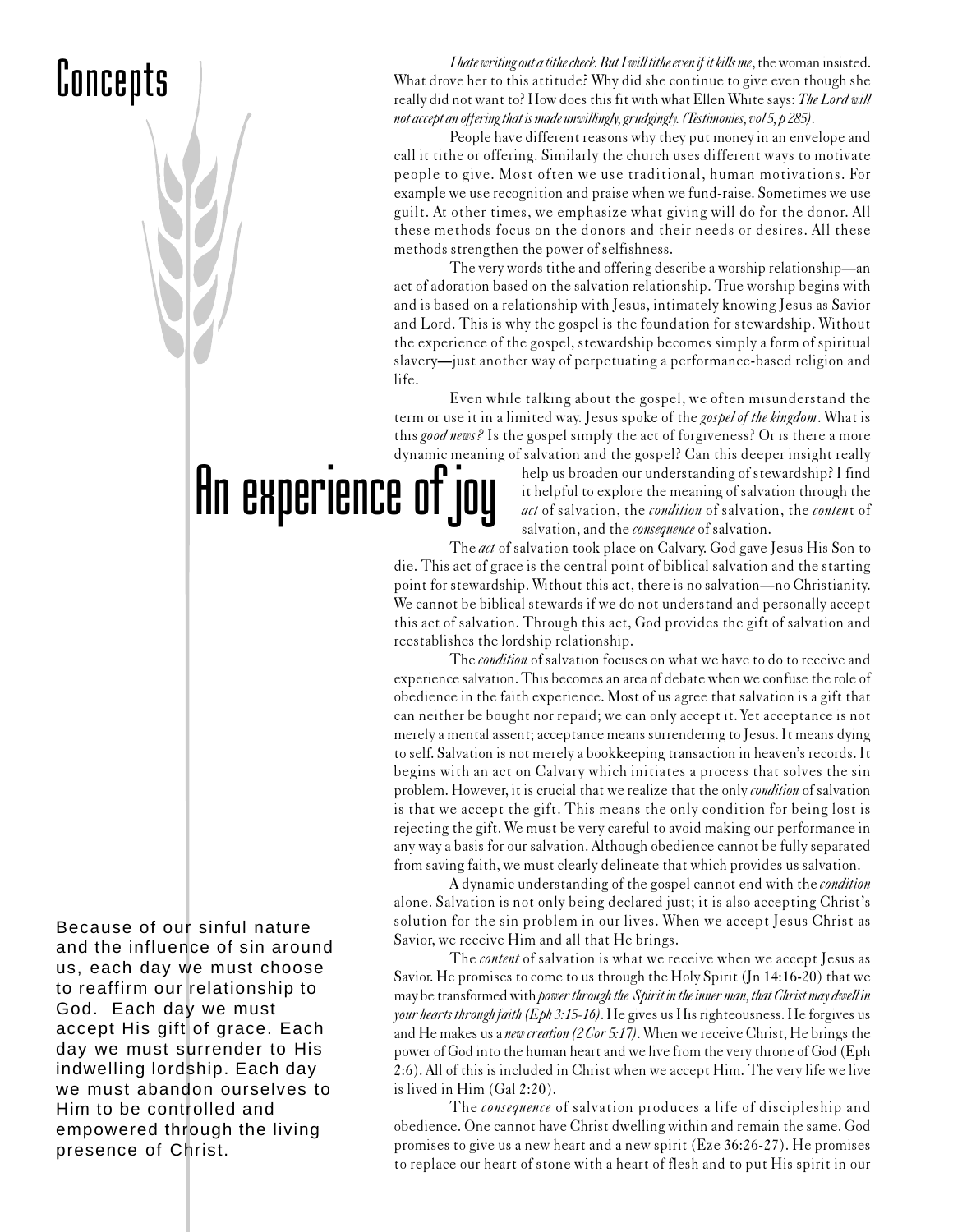hearts. He further states that He will cause us to walk in His principles. Paul presents the same concept when he states that it is God who will work in us to both will and do (Phil 2:13). The natural result of experiencing Jesus as Savior also leads us to share with others what we have experienced.

So how do we experience this dynamic salvation? There is no way to dissect the mystery of grace. The work of the Holy Spirit in a sinner's heart can be experienced but never described in full detail or understanding. Every part of this dynamic experience of salvation is by faith and choice of the will. We choose to believe that what God says is true, and we choose to act allowing God to work through us.

This brings us back full circle to stewardship as the integration of the saving relationship with Christ into every area of life. For many years, I understood lordship as obeying God. Today, I understand lordship as accepting Him at His word. And choosing to accept Him is the only way to work out His will in my life.

Because of our sinful nature and the influence of sin around us, each day we must choose to reaffirm our relationship with God. Each day we must accept His gift of grace. Each day we must surrender to His indwelling lordship. Each day we must abandon ourselves to Him to be controlled and empowered through the living presence of Christ. Only then will obedience be a joyful experience of seeing His power at work in the midst of our struggles.

This is how tithing becomes an experience of joy—reflecting on our relationship with God. When we bring this intimate partnership into the material area of life, we realize that everything we are and have belongs to Him. Joyfully we worship Him with tithe and offering, reminding our own hearts of who He is. Only the dynamic experience of salvation can move tithing, or any other part of life-style stewardship out of the drudgery and slavery of legalism and into the joyful life of grace.

This is why stewardship must begin with a clear understanding and presentation of the gospel—the good news of salvation. Jesus Christ is Lord, Lord of every area of our lives. Thus the power of the Creator and Redeemer works in the life of the weakest believer. Rejoice! He is Lord.

*Benjamin Maxson, Director, General Conference Stewardship Department*

*For many years, I understood lordship as obeying God. Today, I understand lordship as accepting Him at His word. And choosing to accept Him is the only way to work out His will in my life.*



# Stewardship Window

Exciting things are happening around the world. Every division has heard the broader biblical approach to stewardship during the last three years. Things are starting to change, and the result is showing in many ways.

*Euro-Asia Division* had a three-day stewardship seminar for adminstrators from every organization in the division. The response was exciting. Plans are under way for similar meetings this year in *African-Indian Ocean Division* and next year in *Euro-Africa* and *Southern-Asia Divisions*.

The results of a biblical approach to stewardship can be clearly seen in the *Inter-American Division*. After a three-year intensive strategy, there has been in a dramatic change in response to tithes and offerings. This strategy has included four key factors:

> strong administrative support thorough training of pastors broad biblical approach to stewardship careful emphasis and training in systematic giving

The result of the spiritual growth is demonstrated in what has happened financially. After adjustments for currency devaluations, the Inter-American Division experienced a 14.7% tithe increase for the year 1997. But the real results are seen in some specifics:

| Venezuela-Antilles | 42.4%  |
|--------------------|--------|
| Southern Mexico    | 33.1 % |
| Northern Mexico    | 29.7%  |
| Haiti              | 33.4 % |
|                    |        |

The *Inter-American Division* also experienced a significant, proportionate increase in giving to World Missions and to local budgets.

Let the word go out. Biblical stewardship works in many different ways. It pays off in the transformed lives of leaders and members, and it also pays off with increased financial faithfulness. Increased giving is the natural result of a growing faith walk.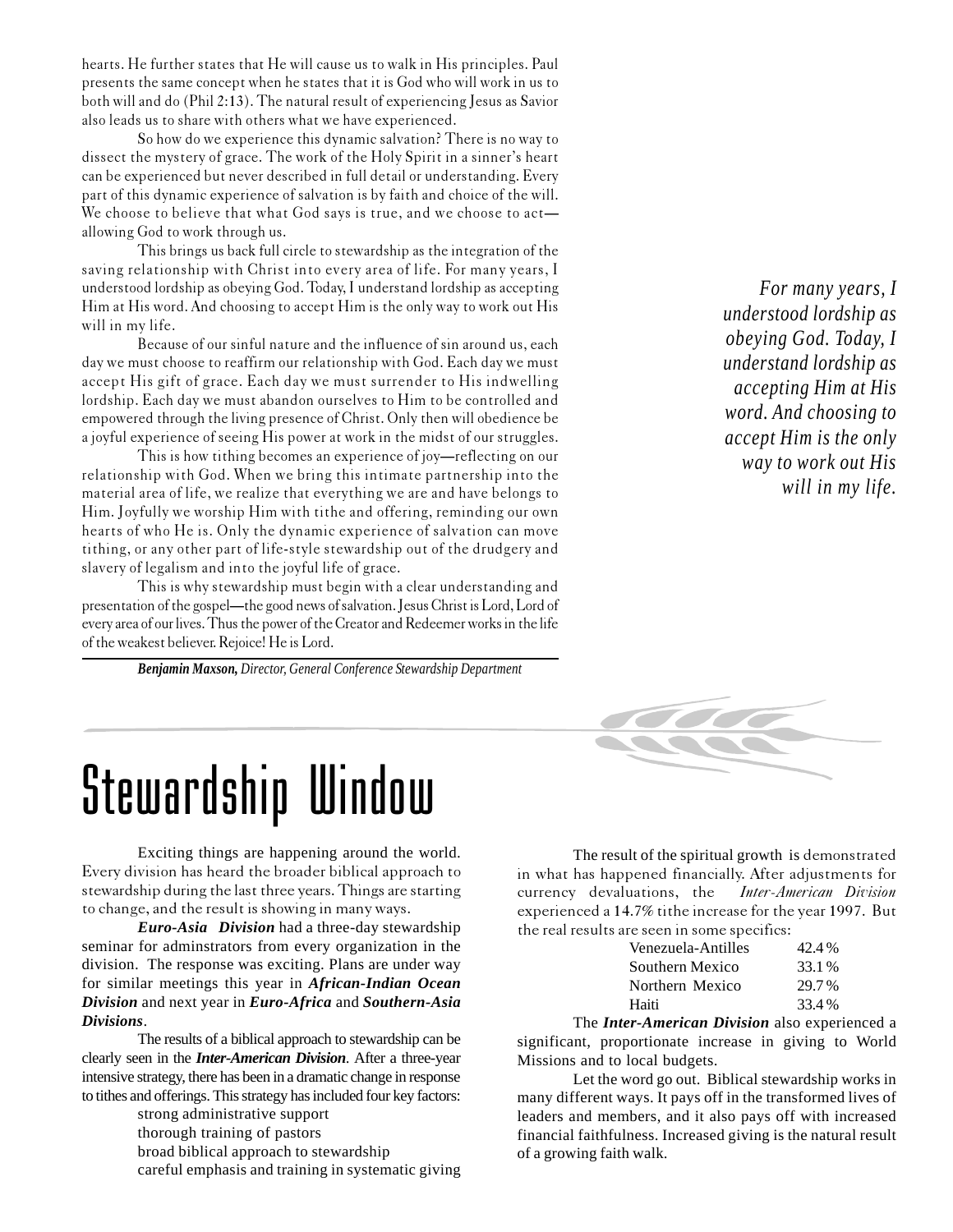*Scripture reading: Ephesians 4:1-6 Acts 15:35-41*

#### **Introduction**

Could Paul preach about unity in Ephesians and yet refuse to take Mark along with him in Acts? Doesn't it seem like he's preaching one thing and doing another? Do these texts contradict each other? The answer is an emphatic  $No$ . The early church was doubly blessed by Paul and Mark's separation—instead of one missionary team, they had two.

God uses diversity and differences that may arise among us for His own profit. It is He who created diversity in His creation. How many different kinds of flowers do you know? Did you know there are over one thousand different varieties of roses alone!

#### **Diversity in creation**

Consider the creation of man. God could have created a prototype with a standard, one-size-fits-all mind and brain, and duplicated it ad infinitum. Instead He created humankind to be free, with the capacity to think and to choose. Children can be raised exactly alike and yet one never knows how each will turn out. Does this mean if a child turns out bad, the parent no longer loves that child? Certainly not! Some of us are like the prodigal son—we have had the same privileges as the rest of humanity, but we have turned out different. Yet God loves us just the same. We should have the same attitude towards those who have gone astray.

#### **Diversity in gifts**

Have you discovered your spiritual gifts? Does the church use all the gifts which are present in its midst today? Statistics reveal that 10% of the active members involved in diverse evangelistic activities are the source of 90% of the baptisms. Do you realize that we could have 10 times as many baptisms if we used all the potential of the spiritual gifts in our church today? Would you go to a dentist to have your car repaired? Or to a bricklayer to have your hair cut? Or to the bakery to have your house remodeled? Each has mastered a trade. The members of our church are to be looked at in a similar manner. We cannot expect all to have the same gifts and qualifications.

Those who have received gifts know what to do; it is not because they learned how to use them but because the Holy Spirit guided them. Very often we plan and start evangelistic efforts and all church members are expected to participate actively. However we all have a different heredity, education, and experience. How can we expect every church member to think and react the same way when we talk about evangelism? We are not coherent with our preaching.

God wanted diversity. Like the human body and its different parts, each has its unique place, function, and role to play. The question is how to find it.

# Diversity in ministry

A pastor said to his congregation: Too many of us waste too much time distinguishing a spiritual gift from a talent. Both come from God and as such everyone should use them for His glory. The Bible says that each of us has at least one gift or talent. An elderly woman later approached him saying I have been a member here

for more than 40 years and I've always wanted to do something to share my faith. But, I've never discovered my spiritual gift and I have no education. I feel useless. The pastor reassured her that there must be something she enjoyed doing that she could use for outreach. She left pondering on what the pastor had told her. She prayed about it all weekend. Suddenly she realized that baking was the only thing she liked doing and that she did well. Certainly that was not a spiritual gift! But the pastor had said that talents come from God and should be used for his glory. A young couple had moved in next door just a few days earlier. She decided to bake a loaf of bread for them as a welcome gift. With special attention and prayer she baked the loaf. She timidly knocked at her neighbor's door. When the door opened, she thrust the loaf into the young woman's hands saying This is just to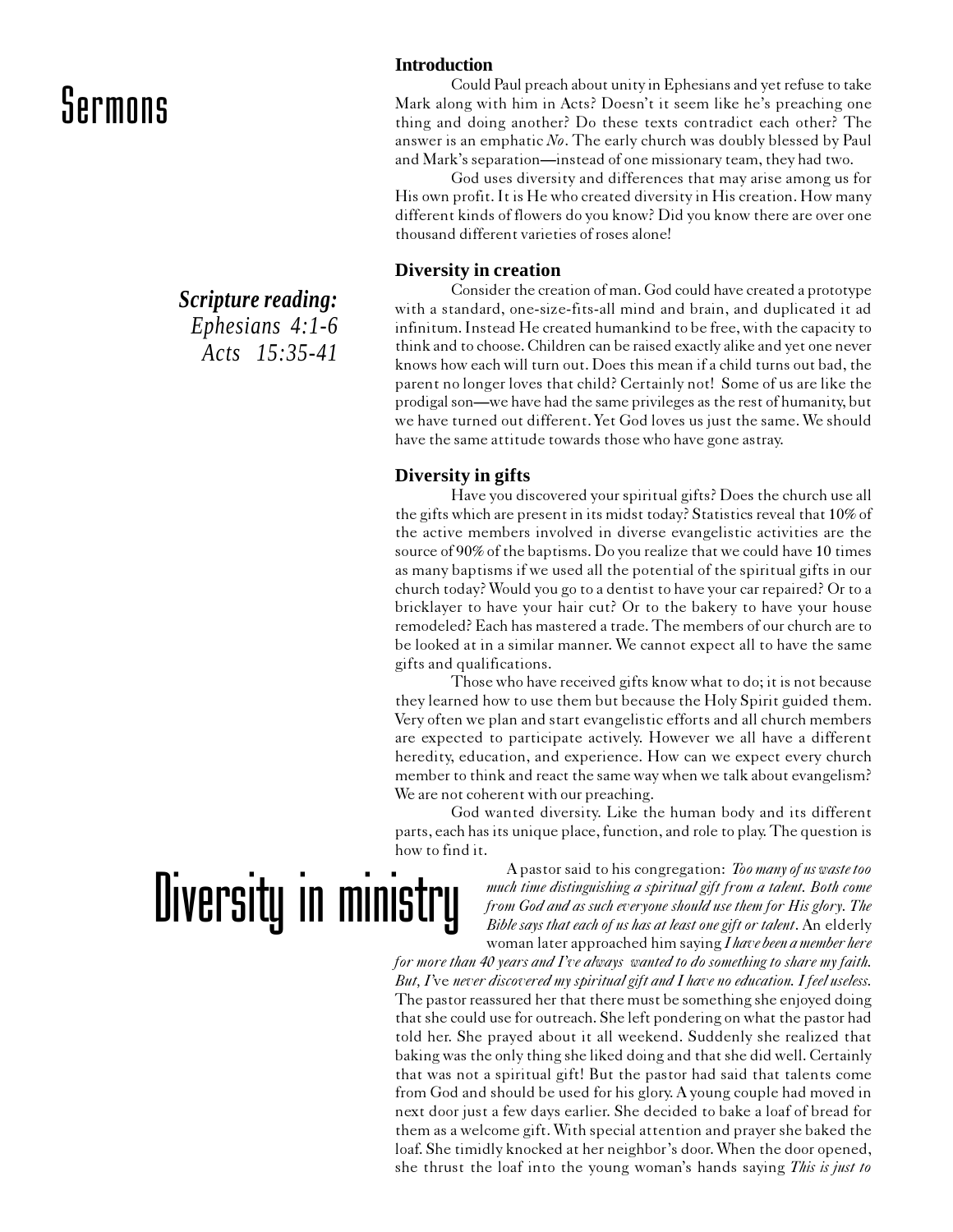welcome you, I am your neighbor and quickly ran back to the safety of her home.

Since baking was the only thing she could do well, she baked another loaf of bread the next day with the same prayerful process. And again she delivered it with only a few words. The young lady was surprised at the second gift from the same woman. The third day it was the same and the fourth as well. It was the only thing the old woman could do! And the young couple began to appreciate the daily gift of such good bread. They soon began expecting the bread every day. Then came Saturday. They waited for the bread but it didn't come. They almost felt cheated. How could the woman have forgotten to bring the bread?

Eventually she was back on Sunday with a loaf of bread. The neighbors were eager to know if she had been ill. I was OK, the woman replied. But I am an Adventist, and I do not work on Saturday.

The neighbors asked, Adventist? Is that an illness?

It is a religion. We go to church on Saturday, the woman hurriedly responded.

Their curiosity had been aroused now. They said, We have never heard of such a religion. Can you tell us more?

I am not too good at explaining things. But I could ask my pastor to visit you, the woman shyly responded.

Certainly, they said enthusiastically. But since we are Catholics, we will invite our priest to be there too.

A date was set for the young couple, the Catholic priest and the Seventh-day Adventist pastor to meet. The pastor explained the biblical reasons why he believed in and observed the seventh day. The young couple turned to the priest, expecting him to rebuke the pastor. But the priest realized the pastor based his teachings on the Bible, and that it was the Pope who had changed the day of worship from Saturday to Sunday.

The studies continued. The couple eventually joined the church and so did the priest. Three people joined the church because of an old woman who could do nothing but bake good bread.

#### **A witness of His love**

Look at 1 Corinthians 12, Ephesians 4 and Romans 12. There are 27 gifts listed. (We could find more in other passages.) 1 Corinthians 4:10 says that we all have at least one of them. 1 Corinthians 1:7 says that there is not one missing. Gifts are very often related to one's character. If you observe the different behaviors around, you may get a glimpse of people's gifts.

At a church potluck, a woman entered the room carrying a large tray of delicious food. Unfortunately, she tripped, bringing everything down to the floor. How did the members of that church react? From observing their reactions we can guess what their gift might be.

> The prophet: I have always told you this doorway was faulty. The merciful: But it was not her fault! The carpet was not laid properly; she did her best. The doctor: Let's fix the doorway or teach her how to walk around it. The administrator: This has cost us \$30 dollars in cleaning supplies and time. The hospitable: Idon't have much, but you're all invited to my place. The generous: I will bring whatever is needed. I have plenty at home. The servant: Goes to help clean the mess, without saying a word.

We must be very humble and recognize that God wants to use us as much as He can. He has given us everything we need to live and to be a witness of His love towards us. Let us give up our own nature and let Him be the principal actor in our lives

*God wanted diversity. The human body and its different parts, each has its plan, function and role to play. Likewise church members have their place, role, and function in their church. The question is how to find it.*

*Jean-Luc Lezeau, Director, Euro-Africa Division Stewardship Department*

## Sermons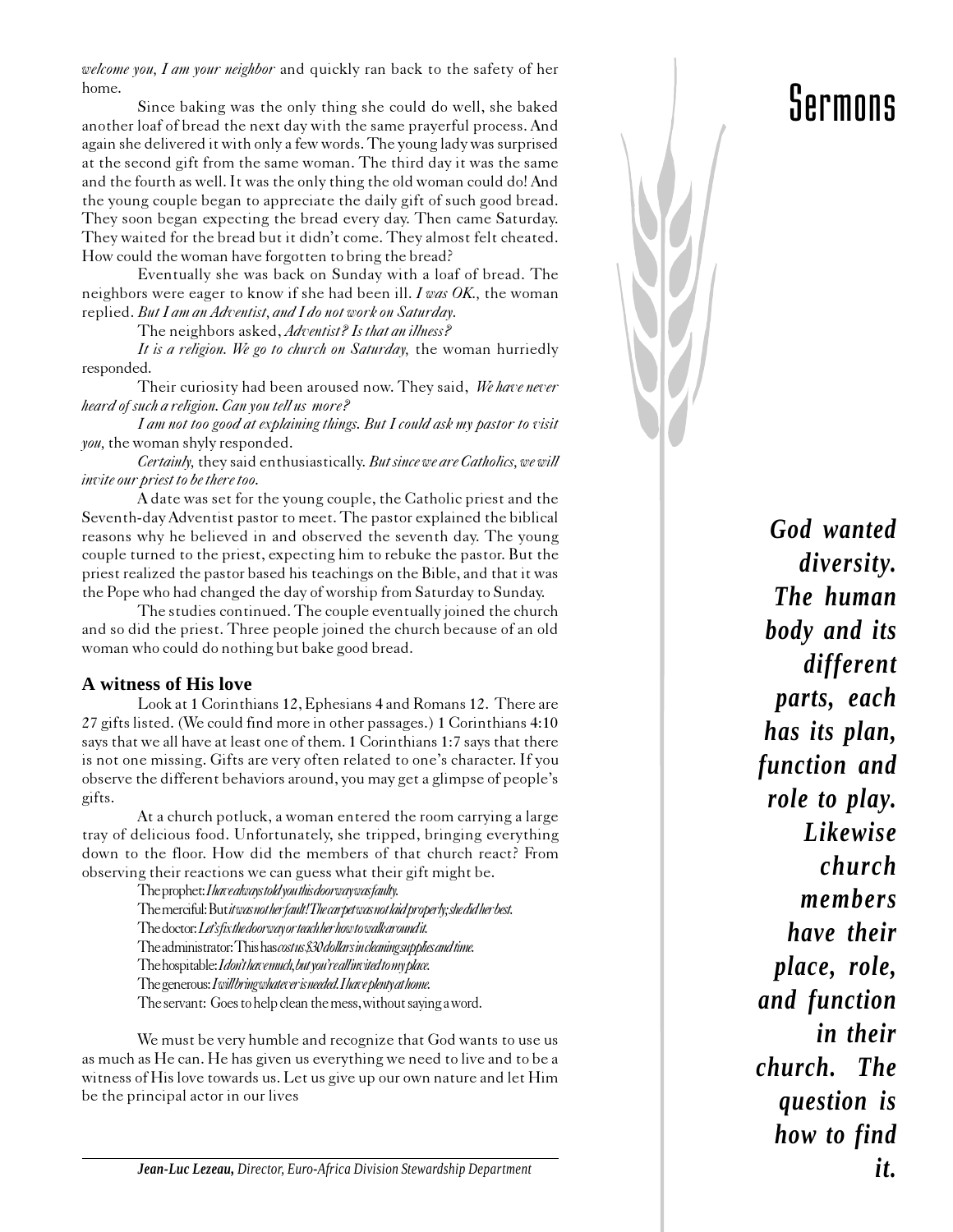#### **Introduction**

Last spring I bought two small geraniums. I took them home and placed them on top of a larger pot with the intention of transplanting them into the larger pot. I kept thinking that I would get around to planting them in a larger pot, but forgot about them for a long while. One day I noticed that one was growing well, but the other was tiny. I didn't figure out why until a few weeks later when I decided to bring them indoors for the winter. I tried to pick up the pots. The tiny plant was easy, and it was still encased in the small pot. But when I tried to pick up the

Looking in, looking out

huge geranium, I realized why it had grown so large. The roots had become deeply embedded in the large flower pot after breaking through the small pot that had confined it.

Our experience with the Church is like that. We could sit on the sidelines without getting too involved. We could give a little without giving much of ourselves. We could keep as much of our time, talents, and resources as possible for ourselves alone. But, we wouldn't benefit much, we wouldn't grow much, we wouldn't become much stronger. Instead, we would lose opportunities for fulfillment, for growth, for experiencing abundance in our faith and life.

Plant your roots deep. Get involved. Drink deeply from the nourishing soil of the church as a community of people who can help, but who also need your help. Giving is not just something we do for others. Giving of ourselves is something that gives us the opportunity to bloom, grow, and flourish like the huge healthy geranium in my garden.

#### **Sufficient and adequate**

Jesus tried to convey the miracle of giving in feeding the 5,000. He sought help from the boy with a lunch. He asked the disciples to distribute the food in an act of faith. Jesus directed the disciples to look beyond their perceptions that their resources were *insufficient and* inadequate. He directed them to see the potential of those who find God's power sufficient to empower them for even greater loving action. Jesus helped them to believe in their own capacity to perform miracles of caring. Jesus even now empowers us also to turn away from saying We do not have enough for ourselves or Our budget is too small or We have nothing left to give—to saying along with the boy who shared his lunch: Here, I will share what I have.

If we focus all of our energies upon getting and none on giving, we will never have enough for ourselves. We will feel even more needy. But if we focus on the needs of others and how we can meet these needs, we can have more than we need for ourselves. When we conclude that we have enough to share, suddenly what we have is enough for our own happiness as well. Then the miracle of the loaves and fishes takes place in our own heart. What we have is multiplied in significance. The miracle happens in us by faith.

Matthew 10:8 says Freely you have received, freely give. Our giving is done in response to what God has done in our lives. Each person should give what he or she has decided in the heart to give, not reluctantly or under compulsion, for God loves a cheerful giver. The word *cheerful* literally translates hilarious. Our giving should be hilarious (or in a mood of celebration). Whether we give of our time, talents, or money, it should be sacrificial and joyful at the same time.

Because God can satisfy us in ways that money cannot, we are more free to help meet the needs of others. God has given freely and unconditionally. In response, as we have freely received, we freely give with joy and celebration for the love of God in our lives.

#### **Looking out**

It is easy to get resources from our pockets to our offering plate, because we are, all too often, tuned into our own needs as individuals and as a church. If we were to join hands and form a circle, we would turn

*Scripture Luke 16:1-13*

*Plant your roots deep. Get involved. Drink deeply from the nourishing soil of the church as a community of people who can help but who also need your help. Giving is not just something we do for others. Giving of ourselves is something that we do which gives us the opportunity to bloom, grow, and flourish.*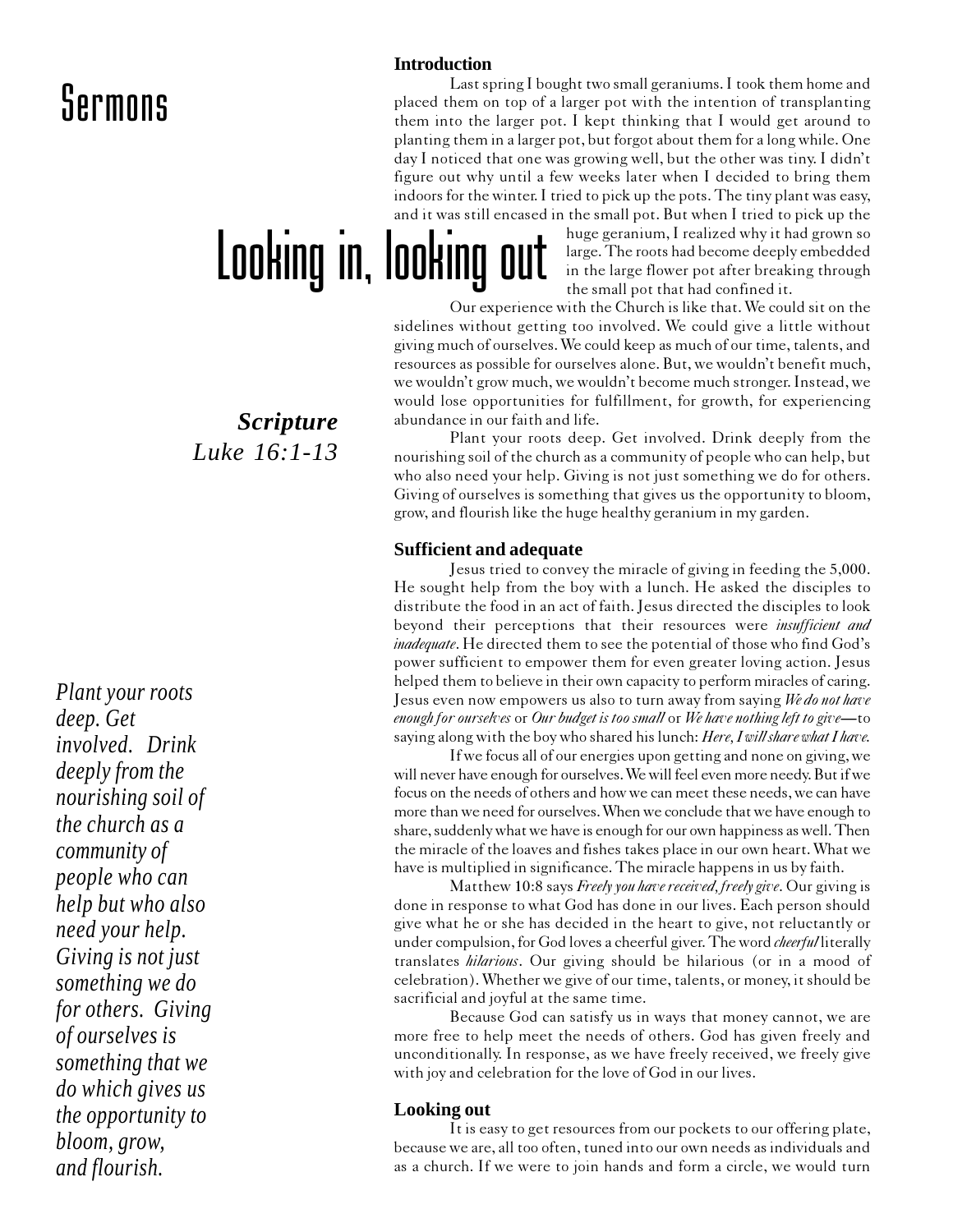inward, facing each other. A different kind of circle is possible. We could form an outward-facing circle.

Looking out instead of looking in enables us to focus on the needs of others instead of ourselves. It enables us to focus upon our work in the world and not just our own physical plant. It encourages us to stretch our capacity for service when we see the vastness of human need and the sufficiency of our own resources for life.

Facing out was the discipleship that Jesus preached. Jesus taught that to give up your life is to save it. Jesus did not teach upward mobility. Jesus taught outward mobility. In fact, Jesus warned about the downward slope of upward mobility. The church is not in this world to save itself. There are far too many churches whose only goal is to survive, to form circles that look in. The church has become too fixated on how to save itself rather than saving the world.

#### **Gratitude and generosity**

The story of creation in Genesis is an expression of the writer's gratitude for the abundance and beauty of God's creation. The Psalmist certainly wrote some of the most wonderful expressions of gratitude. Gratitude is as basic to human nature and is essential for mental, physical, and spiritual health. Gratitude inclines our attitude in a healthy direction. When we are grateful, we are focused outwardly and upwardly toward God in praise and thanksgiving, and toward others with expressions of appreciation and love.

Mark Twain said, If you pick up a starving dog and make him prosperous, he will not bite you. This is the principal difference between a dog and a man. People on the other hand, tend to forget God after a crisis is past.

We have to believe that we have been blessed before we can live a life of gratitude. We have to believe that we are loved before we can love others.

Jesus performed the miracle of feeding the people when there appeared to be enough to go around. If we believe in the power of God to nourish us sufficiently today, we can also see the abundance of resources in our lives that would enable us to feed others in need.

When we know that we have enough, it is a pleasure to share what we have with someone else. If we believe that we have enough money, we can give generously. When we have acquired the wisdom to know that we can live on less and be happier than if we had money to spare, we have reached a pinnacle of spiritual growth. Those who have acquired such wisdom do not feel tithing and offering is a guilt trip. We feel great about celebrating God's love by giving our gifts.

#### **Spiritual wealth**

Having positive feelings about our giving is a sign of spiritual wealth grounded in God's love for us. Because God loves us unconditionally and generously, we have love to give and we can give it without constantly counting the cost as something lost. Our giving is not just someone else's gain, it is our gain as well.

We may be feeling anxiety about not having enough money. By giving to others despite this feeling, we may be able to overcome the anxieties. In sharing, we may recognize more profoundly that we do indeed have enough for ourselves.

Jesus fed the five thousand by the miracle of multiplying the loaves and fishes. Jesus gives to us today an awareness of the abundance in our lives in no less miraculous ways and with no less miraculous results. May we be fed and satisfied.

Believe that you have enough time, and use it for others. Believe that you have enough money and offer it generously. Believe that you have enough love, and love completely.

*Gary Ritner, Pastor, Hillcrest United Methodist Church, Bloomington, MN. Complete transcript of this sermon can be found at www.mumac.org/Hillcrest.html*

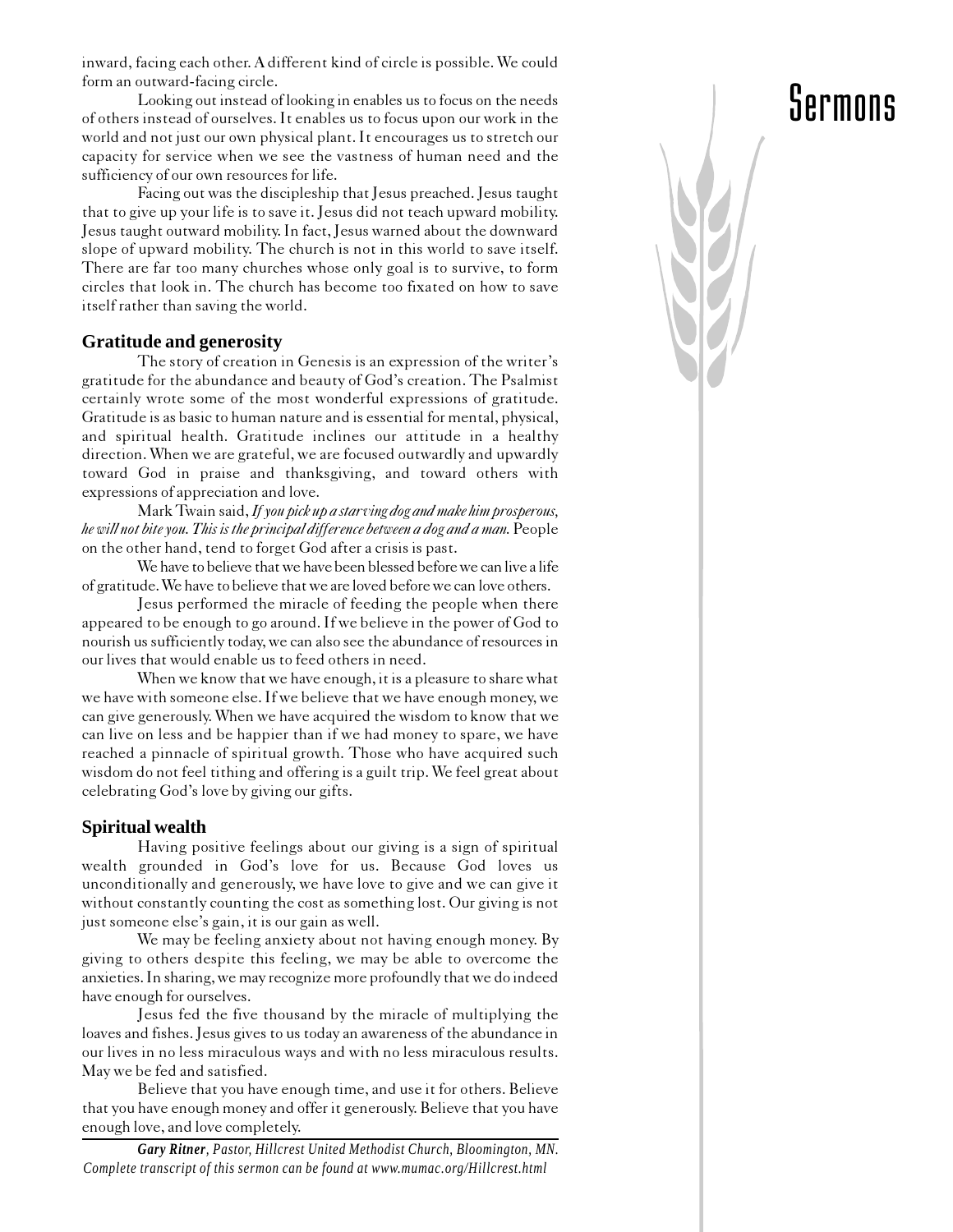### *We are the clay, you are the potter, we are all the work of your hand.—Isaiah 64:8*



#### **Introduction**

We are partially molded by the predominant cultural trends of our times. Consider the social molding of those here who are over 40: there was more time and less rush there was less money and more time there were fewer necessities and fewer niceties there were fewer demands upon the family budget there was more giving of time and resources for others and less for self there were more people who got deeply involved in church work there was more tithing or contributing to the work of God there was more of volunteering at the church Today's dominant culture molds many minds and attitudes. It is a Mefirst culture. We take care of ourselves first and let everybody else take care of themselves. The dominant culture pressures people to:

critique not contribute chow down not cook criticize not compliment create a mess not clean up spend more time and money on oneself find more possibilities for distraction from caring need more necessities that take up time and money want more niceties that crowd out caring and contributing

Church attendance has been dropping, and it appears clear that changing attitudes about time and giving have something to do with it. Of course, there are plenty of exceptions but times are changing and it's not getting any easier to put together a church program that focuses on

caring rather than survival or conflict produced by scarcity. Predictions are everywhere that the church, as we know it, is doomed if the culture keeps moving in this direction. But what if it doesn't keep going toward more self-centeredness? What if there was a new birth of generosity and caring? What if the pendulum swings back from getting toward giving? The church and ministries and caring could make a dramatic comeback! Perhaps we are partially molded by the times, but we don't have to be. We can also be molded by God and we do not have to go with the flow of the times. God, like the potter, can mold us physically, mentally, and spiritually.

#### **Divine Potter**

Who's first?

The potter's use of clay gives us insight into how God works with us. At first, the clay is a formless lump that is pressed upon the wheel. Then, it is spun rapidly as the potter's skilled hands press and pull it into shape. The parallels are striking. God shapes our lives in the midst of the pressures that life brings to bear upon us.

There are two ways of making pottery. One is to paint a glaze over the product to seal and cover up the flaws, blemishes, and holes. The other method is used to make fine, flawless pieces of beauty and art. This second method is a long process: The pottery is put into a kiln here the heat can sometimes reach 2500 degrees Fahrenheit. In the prolonged heat, a natural glazing process takes place and the ashes floating in the air are melted into the hot clay, to refine the surface into glazed-like beauty.

In God's hands, we can be refined over a long time and changed into a more beautiful spirit and character. We do not need the glaze of possessions or money. We need to be pliable to God's shaping touch over time. God can shape us into a people of great spiritual beauty and character in the midst of all of the hardships and difficulties of life.

#### **Dominant culture**

What is our part in all of this? To be shaped, the clay must remain soft and yielding. Any hardness or rebellion will lessen the effectiveness of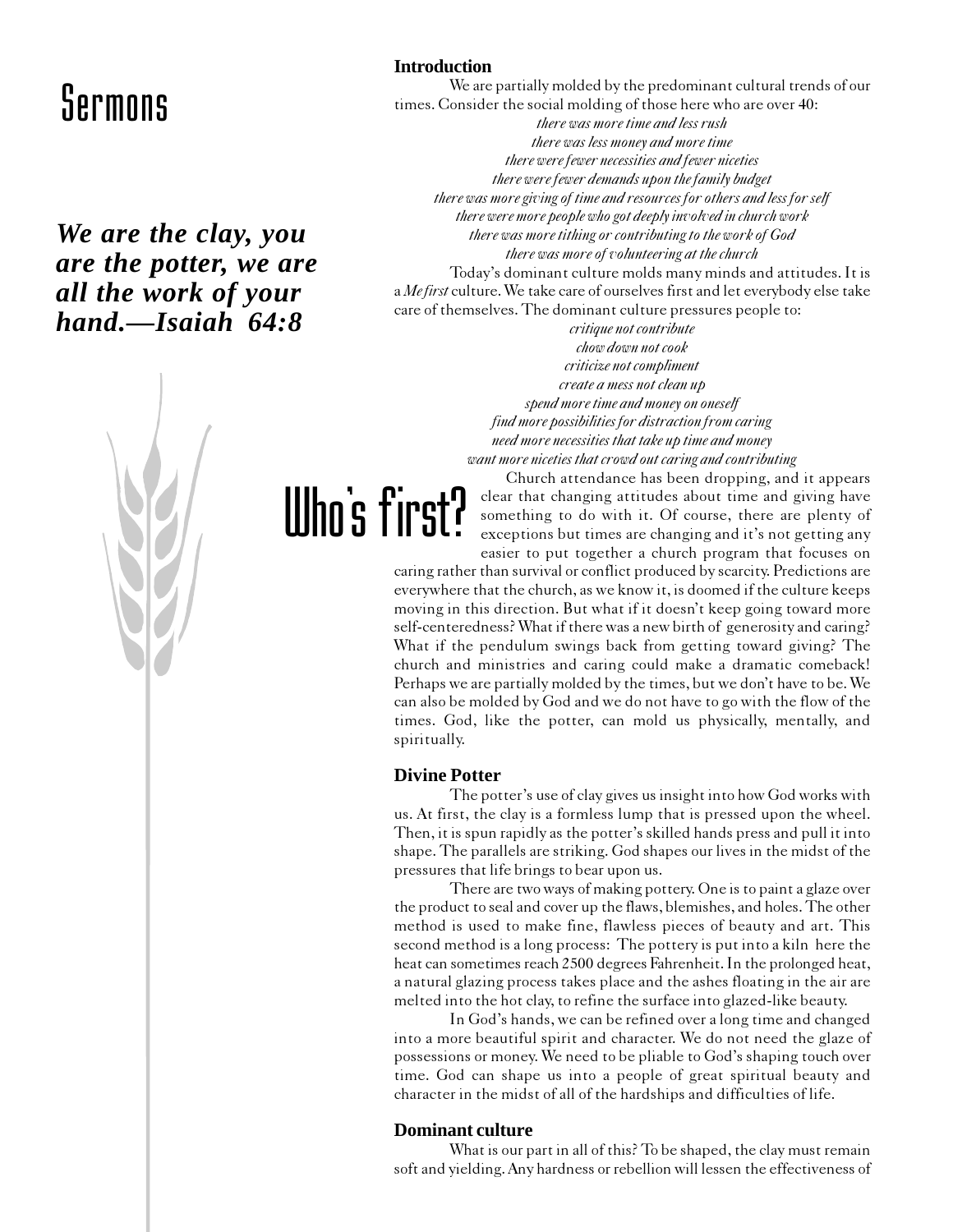the potter's touch. The design may be damaged beyond usefulness. If we will allow God to be the potter of our clay, we can be the work of God's hand rather than just another self-centered, self-serving molding of the me-first, fast-food culture.

Who is a dramatic extreme opposite of this dominant culture? I believe that it is Mother Teresa. When only 12, she gave herself completely to God. She was sent to India to be a school principal, but she left the school to work with the poor. On the first day in the streets, Mother Teresa gave all that she had (four rupees to the poor and one rupee to a Catholic newspaper). Before long 50 rupees came back to her for the mission. Pope Paul VI gave her a car, but she raffled it to build a rehab center. Once she visited a very sick, abandoned man in a dark hut. She asked him why he did not light his lamp. He replied Nobody ever came in here before. Later, he expressed his appreciation for her ministry saying, You lit the light of my life and it is still burning.

We hear of practicing random acts of kindness and senseless acts of beauty, but the world has been less inclined to do what has been done so faithfully for centuries: We need to be less casual about it. We need to commit to caring and we need to plan to give on a regular basis. We know somebody has to do this if the church is to continue serving God and meeting the needs of people, but we tend to think, Let somebody else do it.

There was a storm in Holland once, and a boat had capsized. A rescue team worked to exhaustion recovering all but one survivor. They returned exhausted. Who will go? Someone shouted. Sixteen year-old Hans said I will go! His mother begged him not to, Your father died at sea 10 years ago. Your brother Paul was lost at sea just three weeks ago. I can't take any more heartache. You are all that I have left. Hans explained, I have to go. What if everyone said, 'Not me. Let someone else do it'? An hour passed anxiously for his mother and everyone. Then a voice came through the fog. Hans called out, Tell my mother that I have rescued my brother Paul! (Jack Canfield and Mark Victor Hansen, A Second Helping of Chicken Soup, Health Communications, pp. 11, 12)

Who will do it? Will you step forward? Will you help provide for mission and ministry? Will you make a pledge so big that it feels really good? The neighbor that you rescue may be your brother or sister! There is no shortage of funds in the church. There is only a shortage of good will. We have enough; we just have to use it for the purpose of God's work.

#### **God is calling**

God is calling you to give your life for others. God is calling you to a life of service. God is calling you to provide for the needs of the people of this church. Are you going to expect someone else to do it? Are we going to sit back while the last survivor drowns? We can go to the rescue! We can be molded by the Divine Potter rather than the Dominant Culture. We can turn this ship around instead of watching the church run aground. If we are open to being molded by God, the Divine Potter, we can become what God has created us to be: centered in Christ and committed to caring.

#### **Your response**

Offer yourself afresh to the hands of the Potter. God can make your life more beautiful and more useful. I invite you to renew your commitment to center your life in Christ again. I invite you to submit yourself to the Divine Potter, to be yielding and obedient. Come into the presence of God and feel God's love and grace and power with you in this moment of your commitment to caring. Come back to center yourself in Christ. God is waiting to shape your life.

### Sermons

*In God's hands, we can be refined over a long time and changed into a more beautiful spirit and character. We do not need the glaze of possessions or money. We need to be pliable to God's shaping touch over time. God can shape us into a people of great spiritual beauty and character in the midst of all of the hardships and difficulties of life.*

*Gary Ritner, Pastor, Hillcrest United Methodist Church, Bloomington, MN. Complete transcript of this sermon can be found at www.mumac.org/Hillcrest.html*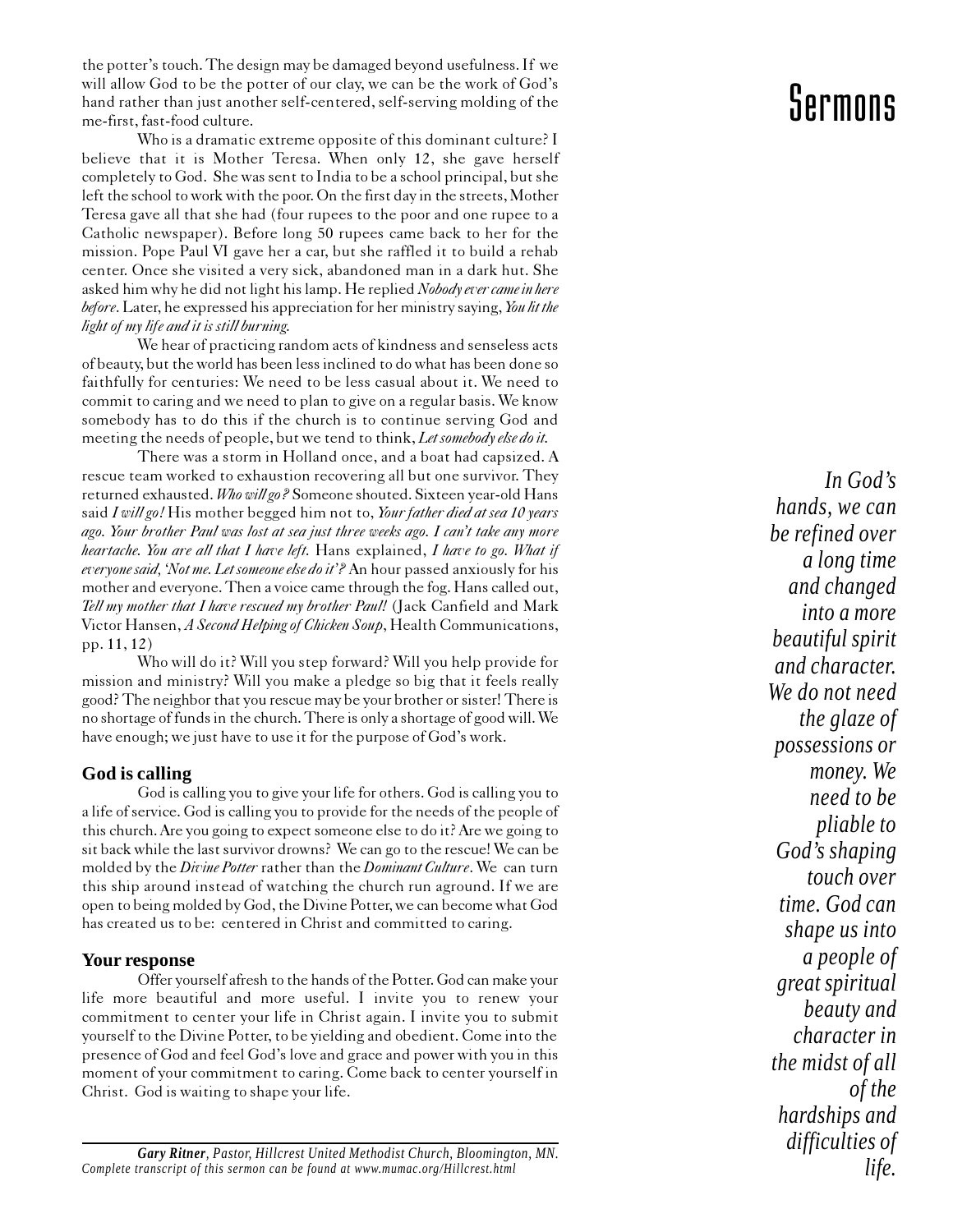*How great is the love the Father has lavished on us, that we should be called children of God! And that is what we are (1 John 3:1).*

#### **Introduction**

The streets were dark as the robed figure made his way through the city of Jerusalem. This was not an ordinary citizen. He was the leading theologian of the day, and he was an influential politician. Just what was Nicodemus doing sneaking through the streets of Jerusalem at night? He was on his way to an interview with a popular, uncredentialed rabbi. But why should that have required secrecy? Other priests and religious scholars regularly visited Jesus to argue and debate with him. Why couldn't Nicodemus visit Jesus in daylight like all these other religious personalities? If Nicodemus had been planning to conduct an investigation of Jesus, he could have approached Jesus any number of times quite openly. And no one would have raised an eyebrow. But Nicodemus was going to Jesus because of questions he had about himself.

The reason Nicodemus visited Jesus at night was that he had already moved beyond cold, professional analysis. Nicodemus was pursuing a hunger that lived deep in his heart. And that's risky, especially when that hunger might take you away from the mainstream, away from ordinary, routine life—especially when you have the public visibility and social standing Nicodemus did.

Nicodemus had a lot to lose. And that's precisely what connects so many of us to this story. If we were homeless, out of work, without family and friends, then there would be no great risk in a radical commitment to Jesus, in radical discipleship. To give God your life . . . when your life already appears worthless . . . well, that's no big deal, is it? But when you have status, money, career, friends, maybe even connections, country club membership and professional dignities to maintain, getting radical with God poses some real risk.

#### **Born again**

Who are the Nicodemuses of today? A doctor at the peak of his career; a lawyer with a reputation for honesty, integrity and effectiveness;

Born-again good people

a theologian or minister at a respectable church people with social status, people respected for their spiritual life, people who appear to have it all together. We often think of the phrase born again applied to people with really messed-up lives who

experience a dramatic turn around—a drug addict who finds deliverance or a thief who becomes honest. But this is not the kind of person Jesus was talking to when He first introduced the idea of being born again. Let's go to the beginning of the story. Now there was a man of the Pharisees named Nicodemus, a ruler of the Jew; this man came to Him by night (Jn 3:1, 2). Nicodemus belonged to the Pharisees. The Pharisees were the scripturequoting, religious people of the day. They believed in miracles, in the resurrection of the dead, in angels. They worked really hard at keeping themselves pure. They didn't want to be corrupted by the wickedness of the world or the creeping compromise among the people of God. The picture, then, is that Nicodemus is a leading member of society. Still he sneaks through the dark streets of Jerusalem for a private interview with Jesus of Nazareth.

Nicodemus begins his interview with kind words. Rabbi, we know that You have come from God as a teacher, for no one can do these signs that You do unless God is with him  $(Im 3:2)$ . Nicodemus was trying to be nice, to be generous. But Jesus avoids the social niceties and cuts right to the chase. He speaks directly to the hunger in Nicodemus' heart—Truly, truly, I say to you, unless one is born again, he cannot enter into the kingdom of God ( verse 3). Nicodemus didn't need to refine his theological theories. He didn't need to join a church. He didn't have a collection of bad habits to get rid of. He didn't have a great need to change his life style. As a Pharisee, he had already taken care of all that. What Nicodemus needed was a new relationship with God. He needed to be born again.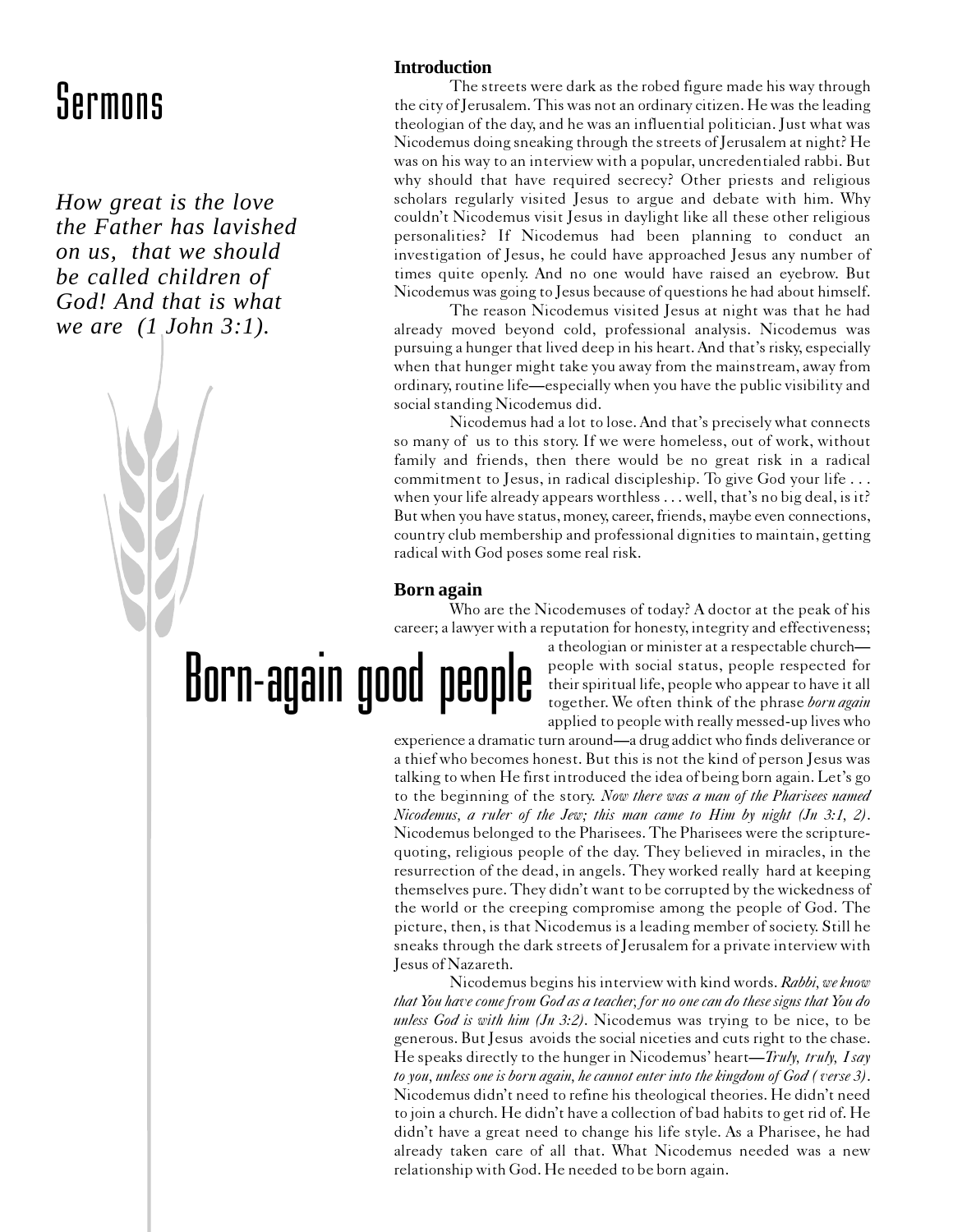And right here is where this story connects with so many churchgoing people today—decent, upstanding people who have been members, even leaders in a church can be born again. Sometimes we are guilty of projecting the idea that the only way you can have a truly joyous, exciting experience with God is to first make a wreck of your life and then get converted. The story of Nicodemus proves otherwise. It took Nicodemus three years: The day Jesus died, Nicodemus publicly took his stand as a devotee of Jesus. He let himself go and accepted God's gift of new birth.

Nicodemus appeared to have it all together. He was a good man. He was sincere. But he wanted something more. He craved a heartwarming connection with God. And that's what Jesus offered.

#### **Like the wind**

I don't want to deny that being born again offers hope for people with huge problems. But I want to emphasize that you don't have to be spectacularly bad to receive the new birth Jesus offers you. When Jesus said to Nicodemus, You must be born again he identified the problem and prescribed a cure. Nicodemus asked, How can a person be born again? Jesus answered by referring to the wind. You can go down to the beach and watch the wind whip the waves. But you can't see the wind. You can't trace its path from point A to point B. There is some mystery about the process. What we can do is prepare for this new birth experience.

How do two people fall in love? It takes more than one encounter. They need to spend some time together. And it's like that with being born again, too. A person must encounter God, must meet God. And it takes more than just one meeting. You have to spend some time with God, by listening to the gospel message, by reading the Bible, especially the gospels. You need to prepare yourself for the special visitation of the Holy Spirit. The most important human activity you can engage in is preparing to be born again. Getting acquainted with God, spending time with Him, is the indispensable human preparation for being born again.

#### **New joy**

The simplest statement of what it means to be born again is that you acquire new parents. We take our identities from our families. Mom and Dad determine who we are. We carry Dad's name. From our parents we receive genetic material and varying degrees of cultural and social shaping. When we are born again, we move from seeing our primary identity rooted in our family of origin and take our primary identity from our loving heavenly Father. Our earthly parents are defective. Even if you come from a solid, intact home where Mom and Dad were pretty decent people, still, your home wasn't perfect. Your parents weren't perfect.

When we are born again, we move from organizing our lives around the strengths and weaknesses of our parents to organizing our lives around the perfection of God. Being born again means acquiring a new Father. The idea of being born of God is highlighted in the meaning of the word *again* in the phrase born again. The Greek word translated again means both again and from above. We must be born twice. The first birth merely gives us existence. I recognize that's something pretty special, but this second birth, this birth from above, makes us children of God.

Have you been born again? Do you know the joy of coming home to the Father and being enveloped in his embrace? Will you join Nicodemus in his walk across town to see Jesus? Maybe that means going to church. Maybe that means getting out a Bible and reading the stories of Jesus. Maybe it means praying right now and asking God to give you His special gift of new birth. Ask Him to accept you as His son or daughter. And He will say, Yes. How great is the love the Father has lavished on us, that we should be called children of God! And that is what we are (1 John 3:1).

*Aired on radio, January 25, 1997. reprinted with permission from The Voice of Prophecy, P.O. Box 55, Los Angeles, CA 90053*

### Sermons

What are the results of falling in love? A person in love can't keep it quiet. There is new joy in life. Everything is brighter, fresher, more exquisite. And so it is when we have been born again. In his great mercy he has given us new birth into a living hope through the resurrection of Jesus Christ from the dead (1 Pet 1:3). Notice how Peter accentuates the fact that this new birth is a gift. It's kind of an obvious fact, but sometimes we overlook it. Birth is not a great accomplishment of the new born baby. Birth is an accomplishment of the parents. So with spiritual rebirth. It is not the accomplishment of the converted person; it is the accomplishment of their heavenly Father. God is eager to give you new birth. He is eager to become your Father.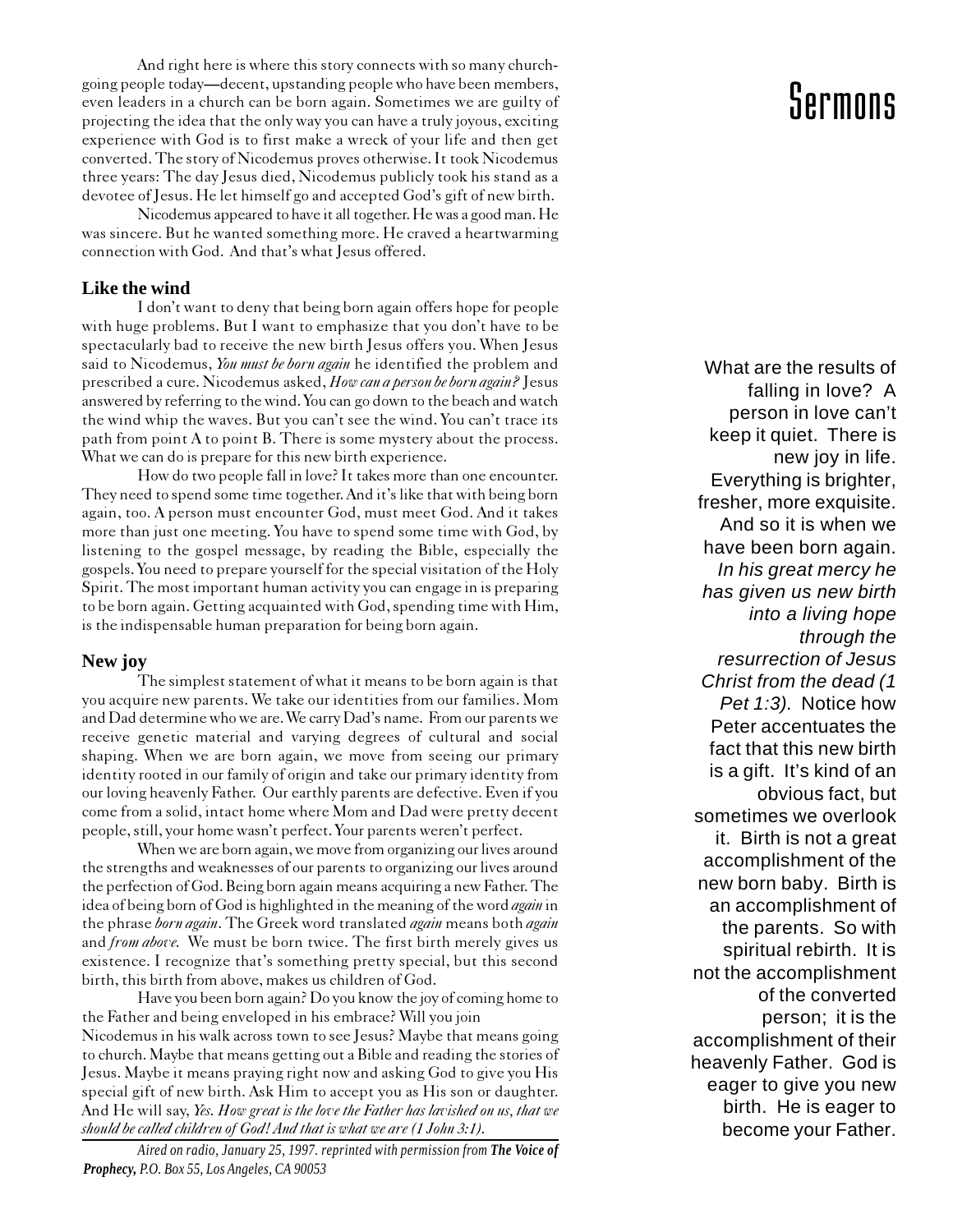## Book Reviews



### *Smoke on the Mountain*

**Joy Davidman Westminster Press Philadelphia, Pennsylvania 1954**

Born of Jewish parents in 1915, Joy Davidman became a communist in early life, and later converted to Christianity. In 1957 she married C S. Lewis. Three years later she died of cancer. Discovering that only through love could she fulfil the law, her personal journey took her to original interpretations of that law. Though I can't agree with all she wrote, I found very stimulating angles that had never occurred to me. Here is what I consider the highlights of the book, chapter by chapter.

**God comes first** Modern world must choose between divine order and chaotic atheism. The vacuum fills with false gods. Hopefully the 20th century self-worshiper will discover that *no other gods before Me* is the prescription for happiness. The more we look to objects for happiness, the less help we seek from God.

**Gods made with hands** What shape is your idol? The more we look to objects for happiness, the less we ask help from God. If we are saved it will be through a God we can't make with hands, through the power of the Holy Spirit.

**The word was with God** Great faith was placed in the power of names, especially the names of God. Many think this commandment is mainly to forbid casual profanity. But our ultimate offense is not to call upon Him at all. Let's think of it in the positive: Thou shalt take the name of the Lord thy God in earnest, in sincerity.

**Day of rejoicing** How does one keep God's day holy? It was God's plan on His day for man to enjoy companionship with one another and with God. But soon hundreds of man's foolish restrictions came in, such as on the Lord's day one might not use false teeth; rescue a drowning man, or put out a fire. In Scotland in the 17th century one was haled into court for smiling on the Sabbath. If we are joyful Christians seven days a week, it is likely that the Sabbath will take care of itself.

**Honor your father and mother** Many parents are willing to be honored, but not all are willing to be honorable. The result is juvenile delinquency and adult unhappiness. Children who never experience warmth and love when small are seldom capable of showing it when older. Let's practice and pray for love, and the honor will take care of itself.

**Who takes the sword** No previous age has ever killed so much. Into the midst of all the killing came the Prince of peace who went beyond the injunction of the law which condemned killing, and added the "impossible:" instead of harboring anger they were to forgive their enemies. In spite of all the hypocritical justification for killing, the only remedy is the new birth.

**The adulterous synopsis** Marriage was given by a loving God for the happiness of His children. But man's self love so often ends in no love. Casual adulteries follow civil contracts. If instead, as Christians, we concentrate on what we can give to our marriage, instead of on what we can get, our children may grow up in happy homes.

**You can't cheat an honest man** Dishonesty makes headlines. Why? Dishonesty in any form—lying about what we sell, shady dealings of any kind need not entrap a Christian. Sadly the human heart deceives us. The Christian steward uses his property as a loan, a trust from God.

**Pilate—did expediency justify him?** Roman law agreed that a false witness against a criminal should receive the same punishment. Whether one lies boldly, is evasive, tells a half truth or keeps silent, he's certainly tampering with truth. Easiest is to lie to ourselves about our own offenses. Too often we believe our own rationalizing, and justify any lie to ease our conscience. Freedom comes with confession and repentance.

**The moth and the tile rust** Could it be our violation of *Thou shalt not covet* that the richer we become, the worse off we seem to be? None who think things bring happiness ever has enough. Covetousness stops when we want God so much we can't be bothered with any other wants.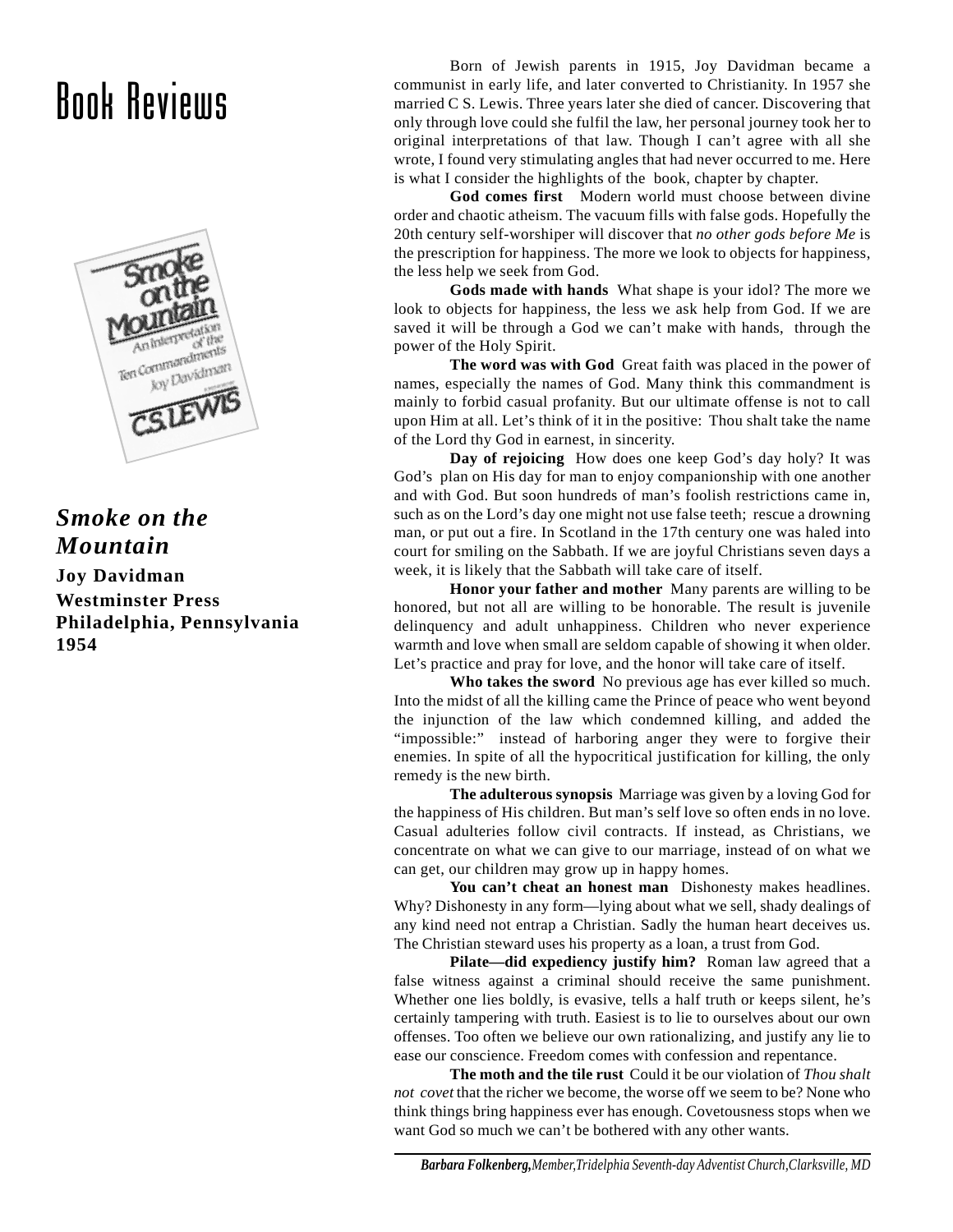The book, We Believe, by Michael Horton tries to analyze the heart of the Christian religion based upon the apostles creed and traces its historical development from the scriptures.

Christians believe in communion of saints, forgiveness of sins, the resurrection of the body, and everlasting life. Nevertheless, times are changing and people are not concerned about justification and sanctification for salvation. The book begins with a historical background that explains this shift in thinking and the need to develop a creed.

Satan's best tactic is not the heresies that we find in the church, but the gradual transformation of the biblical God into an idol of domestic religion. The generation which lived after the World Wars longed for the God of love and freedom. People wanted to know a God who was friendly and approachable, accepting them just as they were with their jeans, long hair and all the rest. And so most evangelicals, instead of adhering to strict theological perspectives, drifted into liberalism. The Protestant liberals accommodated modernity, and the Evangelical accommodated their preaching and popular diet to feed the felt needs.

Whenever tragedies occurred in the natural world, people raised the question about the presence of a God who cares. There are people today who feel God has the ability to end sufferings and when he does not, He is not a good God. If God would like to end suffering, but cannot, then He is not an all powerful God. People were driven to believe in God's death in the 1960's.

We can know God through Jesus Christ. Jesus Christ is not just the only Son of God. He was the full and complete revelation of God the Father. Seeing Him is equivalent to seeing the Father. The Word became flesh and dwelt among us. We beheld His glory, the glory of the only begotten of the Father, full of praise and truth (John 1:14). Jesus Christ is not only the most perfect expression of God the Father but also He is God. We do not come to know about God by our experience and reasonable opinions. We come to lim by locating His divine actions in history.



WE BELIEVE We find, right from the beginning, two tribes indicating two lines ence: works and grace. Isaac and Ishmael were representatives of id works respectively. These two lines of dissent came to sharp as Cain persecuted Abel. Later we find Esau and Jacob at conflict. ere examples of the two covenants, one by grace and the other by The war continued in the life of Moses, Joshua, and in the land of by Israel. The Messianic line was threatened more by apostasy han enemy forces without. Human heroes had corruption in them re weak, but God Himself is the greatest hero of this redemption<br>MICHAEL HORTON e is the real hero of this salvation. He is faithful to His promise in e is the real hero of this salvation. He is faithful to His promise in

spite of every obstacle.

The virgin birth of Jesus Christ is disputed by people even today, but if one chooses not to accept this, the story of redemption exhausts its potential. It will not yield any blessing to man. The death of Christ is important for the salvation of mankind. We believe that His death is salvation bearing for man because sin could not be forgiven and man could not be delivered from the curse of sin without a death for sin. Therefore, Christ died for the ungodly (Rom 5:6). It is only by the sacrifice of the substitute that one can appeal before God and be accepted of Him. Jesus became not only the Lamb, but also the High Priest. Accepting Him, worshiping Him and obeying Him have won us a place at the Father's table. Through his exposition of fundamental doctrines, Horton reaffirms the Christian's belief that his God is the same God both in the old and new Testament. This book is written for the average layperson who is searching for answers to questions—How can I know God? Is God always right? Do I really need the church?

### Book Reviews

### *We Believe*

**by Michael Horton Word Publishing Nashville, Tennessee 1998**